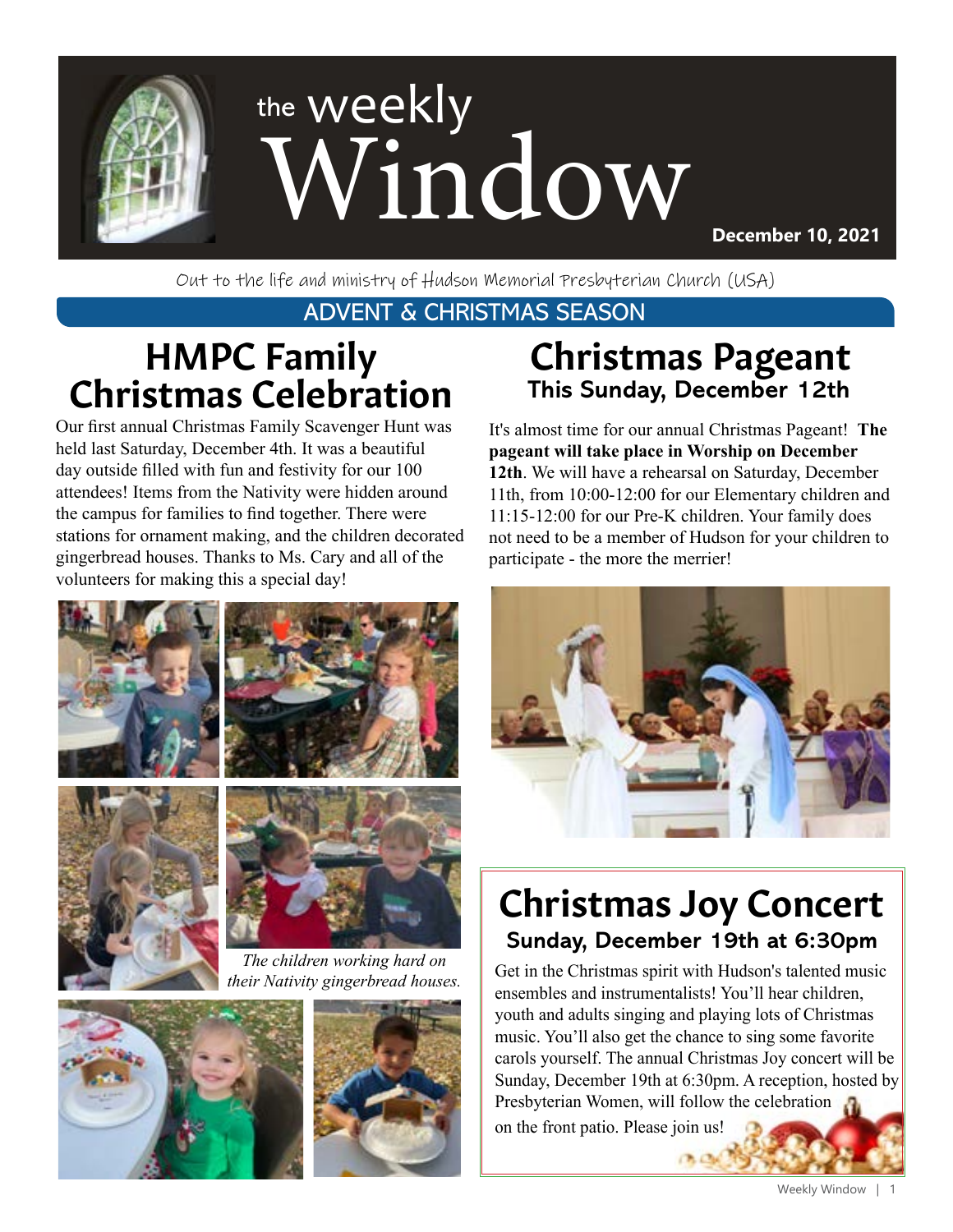#### ADVENT & CHRISTMAS SEASON

# Advent Devotionals Available

#### **"Come to Bethlehem and Be Nourished"**

This year's Advent Devotional is *Come to Bethlehem and Be Nourished*. Bread is a key theme of the devotional which carries us through Advent and the Season of Christmas, November 28 – January 6. Bread has a dual role in the scripture and reflections provided for our use each day. While our souls are nourished as we prepare

to celebrate the birth of Christ, we are invited to nourish our bodies by making or purchasing a particular kind of bread each week to enjoy and to share with others. As a Hunger Action Congregation, we are encouraged to remember those who are food insecure as we gather around holiday tables and to do what we can to be sure all have enough to eat.



The devotional is available online [here](https://www.presbyterianmission.org/ministries/today/advent2021/) and we have hard copies available.



## Poinsettias

The Chancel Guild invites you to honor or remember a special person with a donation of \$15 toward Advent preparations, including poinsettias and greenery. Names will be listed in the December 19th worship bulletin. Return an information form (located on the flower calendar board outside of room #103) with your check to the office, or place it in the offering plate **by December 12th.** Designate 'poinsettias' on your check. You may take your donated poinsettia home with you after the Christmas Eve service.



# **"While We Are Waiting, Come"**  2021 Advent:

Our theme for Advent this year comes from Hymn #92 in our *Glory to God* hymnal. It is a text by Claire Cloninger from 1986. A simple and meditative hymn that reads, "While we are waiting, come; while we are waiting, come. Jesus, our Lord, Emmanuel, while we are waiting, come." Often the early days of December feel less like waiting and more like a frantic scramble to squeeze everything in to the point of exhaustion. What we really need to do is have moments of waiting for the relief of Jesus Christ to break into our chaos. We hope Advent worship, faith formation and other opportunities will help create space for Jesus during this season of waiting.







**Sunday, December 12th** at 9:30 am in Room 200 Painting Glass Ornaments (Adult Faith Formation)

**Dates**

**Sunday, December 12th** at 10:30 am in the Sanctuary Worship on the Third Sunday of Advent featuring the Children's Christmas Pageant

**Sunday, December 19th** at 10:30 am in the Sanctuary Worship on the Fourth Sunday of Advent

**Sunday December 19th at** 6:30 pm in the Sanctuary The Christmas Joy Concert

**Friday, December 24th** at 3:00 pm in the Sanctuary Christmas Eve Communion Worship Service

- **Friday, December 24th** at 5:00 pm in the Sanctuary Candlelight Christmas Eve Worship Service
- **Friday, December 24th** at 8:00 pm in the Sanctuary Candlelight & Communion Worship Service
- **Sunday, December 26th** at 10:30 am in the Sanctuary First Sunday of Christmas Worship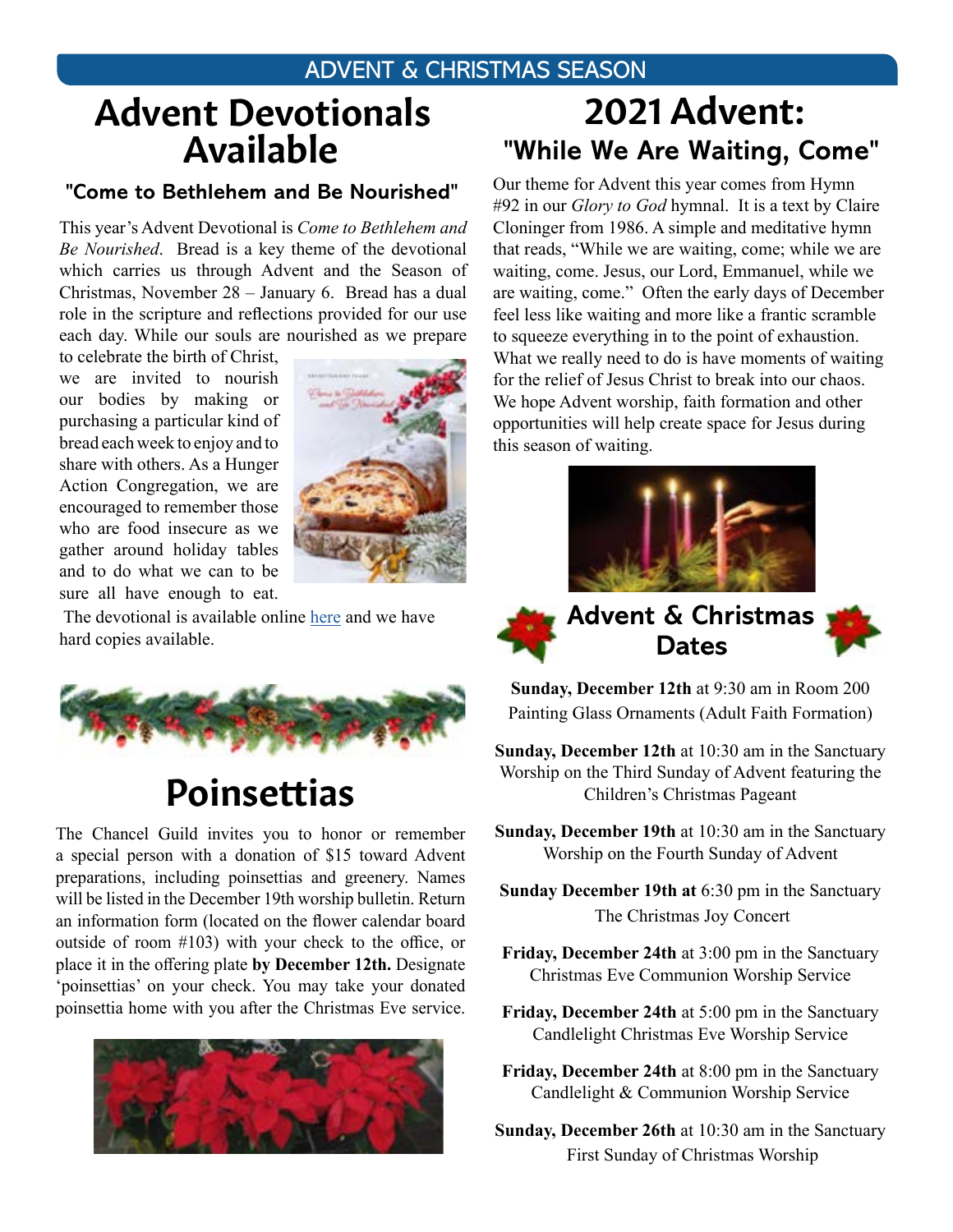#### **DEACONS**

# Advent Retreat

Some of the Deacons and Pastor Debbie participated in an Advent Retreat in the beauty of God's creation at New Hope Camp and Conference Center in Chapel Hill. A highlight was walking the labyrinth created with white granite found throughout the property and crushed glass especially made for the walking path. They also enjoyed reflecting by the water, participating in devotions led by Christian Educator Mary Todd Peters, sharing communion and a picnic lunch together.



## **MISSIONS** Christmas Joy Fund

**Special Offering for PCUSA**

The Christmas Joy Offering has been a cherished Presbyterian tradition since the 1930s. The Offering distributes gifts equally to the Assistance Program of the Board of Pensions and to Presbyterian-related schools and colleges equipping communities of

color. The Assistance Program provides critical financial support to church workers and their families. Presbyterianrelated schools and colleges provide education and leadership development while nurturing racial and ethnic heritage. This has been a Presbyterian commitment for nearly 140 years.



You can donate [online,](https://www.eservicepayments.com/cgi-bin/Vanco_ver3.vps?appver3=Fi1giPL8kwX_Oe1AO50jRnQ574HZh5kFEHVJ6e5We_Us4NSQukCYDzKLUtTTUlsf2EvVVAEjqawDomKT1pbouTsRltlX7QEmZN4jxtbsYBc=&ver=3) text, mail your donation to the church, or give in the offering plate on Sundays in December. **Here is how to text to give:** Text amount to 888-906-0744 (*Example:* 25 Joy).

## at the Food Bank Volunteer

The Mission Committee has scheduled designated times for HMPC as part of our commitment to the Food Bank. We have set up two standing monthly volunteer shifts: the second Wednesday evening from 6:00-8:00pm and the third Saturday morning from 9:00am-12:00pm. Use the link below to see the dates we will be working and to sign up to participate. The Food Bank does require that volunteers be masked inside the warehouse. Youth ages 12-16 may volunteer with a parent, over 16

do not need a parent in attendance. Youth may be able to count these as service hours.

[Please contact Beth Billman](mailto:bbillman%40nc.rr.com?subject=), with any questions.

[https://www.cervistech.com/](https://www.cervistech.com/acts/console.php?console_id=0225&console_type=event_list&event_id=21&ht=1&res_code=HudsonMemorial) [acts/console.php?console\\_](https://www.cervistech.com/acts/console.php?console_id=0225&console_type=event_list&event_id=21&ht=1&res_code=HudsonMemorial) [id=0225&console\\_type=event\\_](https://www.cervistech.com/acts/console.php?console_id=0225&console_type=event_list&event_id=21&ht=1&res_code=HudsonMemorial) [list&event\\_id=21&ht=1&res\\_](https://www.cervistech.com/acts/console.php?console_id=0225&console_type=event_list&event_id=21&ht=1&res_code=HudsonMemorial) [code=HudsonMemorial](https://www.cervistech.com/acts/console.php?console_id=0225&console_type=event_list&event_id=21&ht=1&res_code=HudsonMemorial)

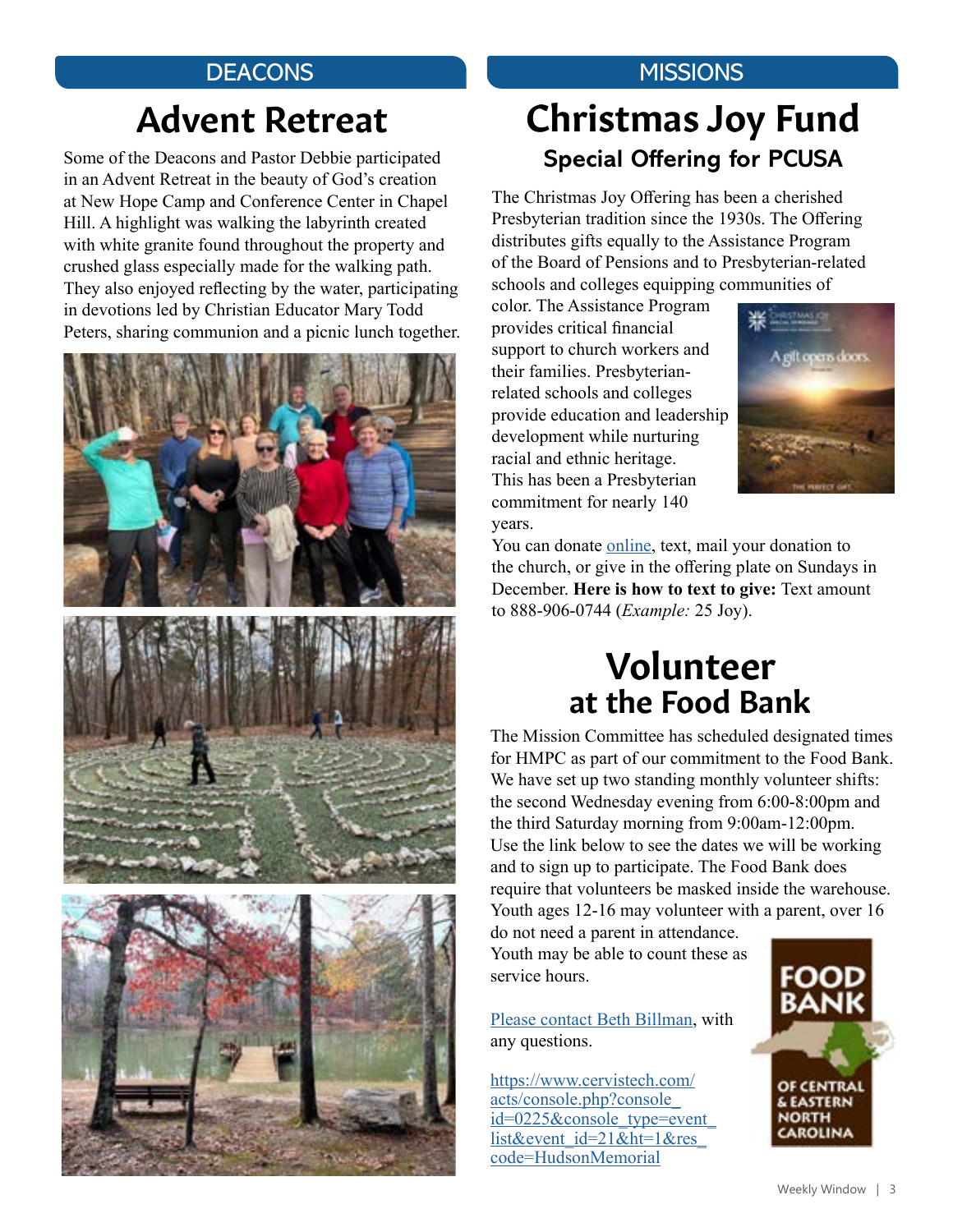#### FAITH FORMATION

## **WH South** The Gathering **Sunday Mornings | 9:30 -10:20am**

In this group are members of the "John Knox" and "Mixed Adults" classes along with newer members and guests. They enjoy a presentation and discussion



format. **On December 12th,** Ron Ash will facilitate the discussion, "Global Advent Traditions: Discussion and Sharing of Advent Traditions at Home and Across the World".

#### **WH North**

Join us for "Ponderings" facilitated by Gil Graybill, John James, John Oldenburg and Fred Woodward. This informal group is for all who would like to consider faith in light of contemporary issues. If you would like a place to share what challenges and opportunities you have right now and how your faith is informing your life, please join us! Topics and resources will be guided by the group and may include information (i.e. book study) and transformation as we connect with others. Pilate famously asked Jesus "What is truth?", a pertinent question today as well. **On December 12th,** John James will explore the question: In an "Information Age" that is often indifferent to the truth, how do we pursue the truth as Christians? On Dec. 19, Gil Graybill will tidy up the mess we've made and tell you what the truth really is! We hope you'll join us.

#### **Parlor - Silent Reflection and Prayer**

For those who need a quiet space to be still and mindful, the Parlor is available. Suggestions of ways to use the space are provided using *Words to Build On: Words of Scripture for Remembrance and Reflection* and guides for personal prayer. The opportunity to light a candle as a symbol of the light of Christ and or in memory or honor of someone will be available. This will be one option for the space, another is just to sit quietly, pray if you would like, etc. In order to keep the sanctity of the space, the area is not for visiting.

# Sacred Creations Painting Glass Ornaments

**Sunday, December 12th at 9:30am**



Join us in Room 200 on December 12th for painting a seasonal glass ornament! Enjoy conversation with friends from church around the table as you create a personalized ornament or two. Choose a scripture to write on an ornament, use paint pens to make your own creation, copy an ornament you have seen, the options are plenty!

#### **Labyrinth Walking Meditations**

An outside option for Sunday mornings that will require social distancing but not masks, will be a self-guided Labyrinth Meditation option. A guide to walking meditations and suggested material for reflection



and some Sundays tokens of focus to carry on your journey will be available at the Labyrinth on or in front of the Welcome Box. You may also come walk the labyrinth during the week if you wish.

## Waking Up with The Word **Tuesday, December 14th at 6:30am**

 All men are invited to join this group on the WH Patio for scripture reflection, discussion, fellowship and coffee. The group uses an ancient Bible study process called Lectio Divina. We look at the passage that will be preached on the upcoming Sunday.

The study revolves around 3 questions:

- What is a word or phrase that stands out to you?
- Allow that word or phrase to develop into a memory from your life, a though on the passage or metaphor
- What is Christ calling you to through the passage?

 No previous Bible study experience is needed. It is a great group of guys who are welcoming and wise in

their comments. For our in-person meetings, coffee and Bibles are provided. [If you have questions or](mailto:mschafer%40hmpc.org?subject=)  [would like to be added to the email](mailto:mschafer%40hmpc.org?subject=)  [distribution list, please contact](mailto:mschafer%40hmpc.org?subject=)  [Pastor Mac](mailto:mschafer%40hmpc.org?subject=).

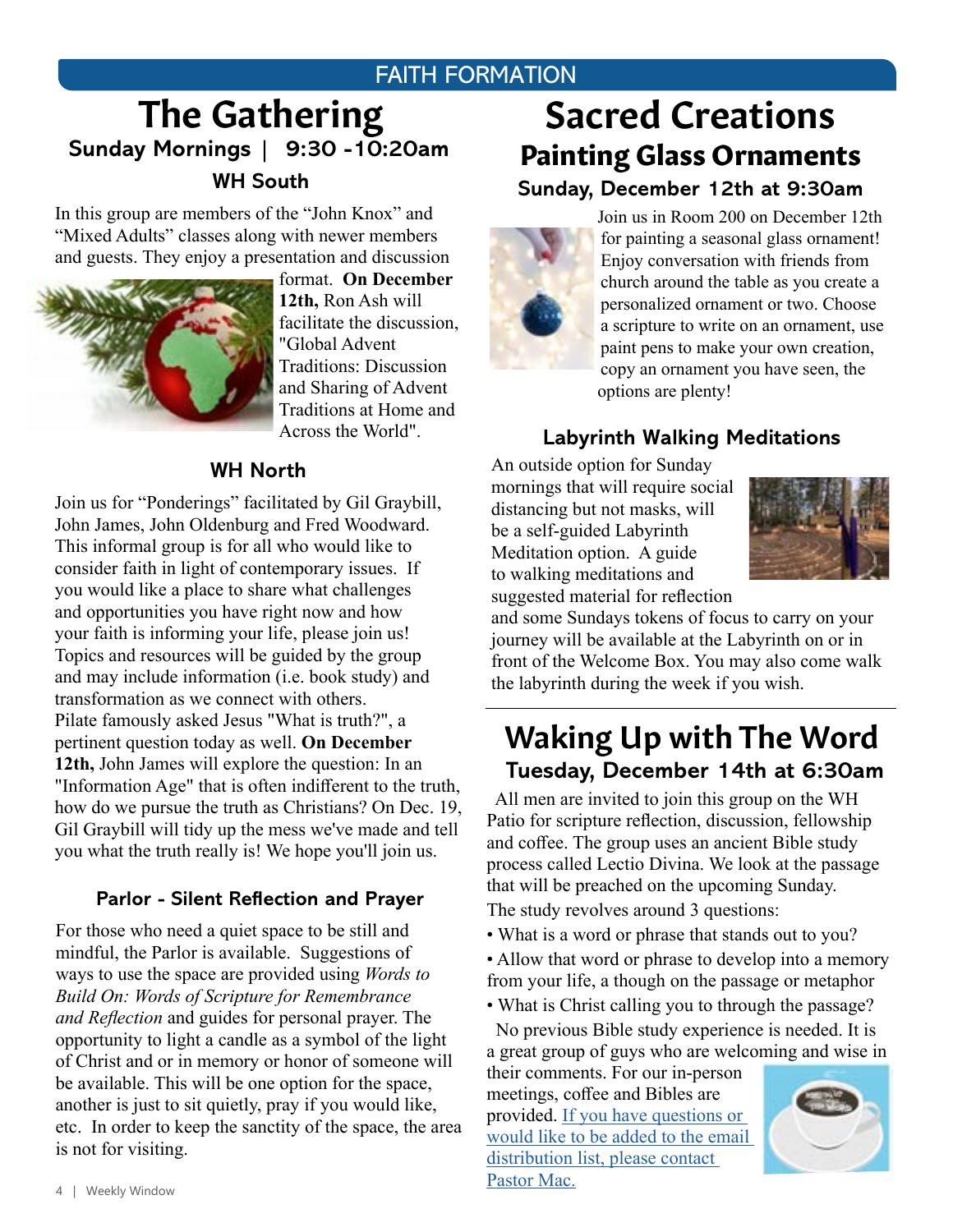## FAITH FORMATION

## Women at the Well **Late Fall Information**

Women at the Well welcomes women of all ages and stages to join us! The two groups have a different format, time and content. The weekly group meets Wednesday mornings from 9:15-10:30am and uses a particular book chosen each semester as a guide for shared conversation,



reflections, and prayer. We are concluding *Miracles and Other Reasonable Things* by Sarah Bessey with a new selection beginning in January. The monthly group meets on the fourth Thursday of each month at 6:00pm (sometimes adjusted to avoid holidays, etc.) and uses a podcast as the basis for discussion on topics of interest. This group typically meets over dinner in a local restaurant with meetings on Zoom if necessary. Fall podcasts have included those with Diana Butler Bass, Anne Lamott, Kate Bowler, and Bishop Michael Curry. Both groups are wonderful opportunities for women to get to know each other as we discuss the intersection of culture and faith and our own spiritual journeys. The weekly group concludes December 15 and begins the winter semester January 12. There will be no meeting later in December due to the holidays. Current participants will receive the location and podcast link. For more information or to participate in either group contact Debbie Kirk [dkirk@hmpc.org.](mailto:dkirk%40hmpc.org?subject=)



*Some of the Thursday Women at the Well group enjoyed a holiday gathering and Advent reflections using material from Kate Bowler, "The Season of Almost".*

#### YOUTH MINISTRY

## **THIS SUNDAY, DECEMBER 12...**

**Explorers Class (5th-7th grade)**  will meet this week at our regular time, **9:30am** in the Explorers Room on the second floor.

 **Confirmation Class (8th grade)** will also be meeting at the regular time, **9:30am**  in the Confirmation Classroom.

> **Youth Music with Barbara** 4:30pm - Geneva Hall

#### **MS and HS Youth Group CHRISTMAS PARTY 5:00-6:30pm - GH**

This party will be held inside and outside, with yummy treats and a prize for whoever wears the most red and green! Come dressed in your favorite Christmas garb!

#### **Looking Ahead...**

#### **Christmas Joy Concert**

Youth (and their families) are invited to sit together, as a group in the balcony for the Christmas Joy Concert on Sunday, **December 19 at 6:30pm.** This is a Hudson Memorial tradition that will include some children, youth and adults of the congregation.

# Parents' Afternoon Out



Last Sunday, the HMPC Youth Group fundraiser was a success! The youth and children spent the afternoon together doing fun activities, and gave parents some much needed time to do holiday errands!



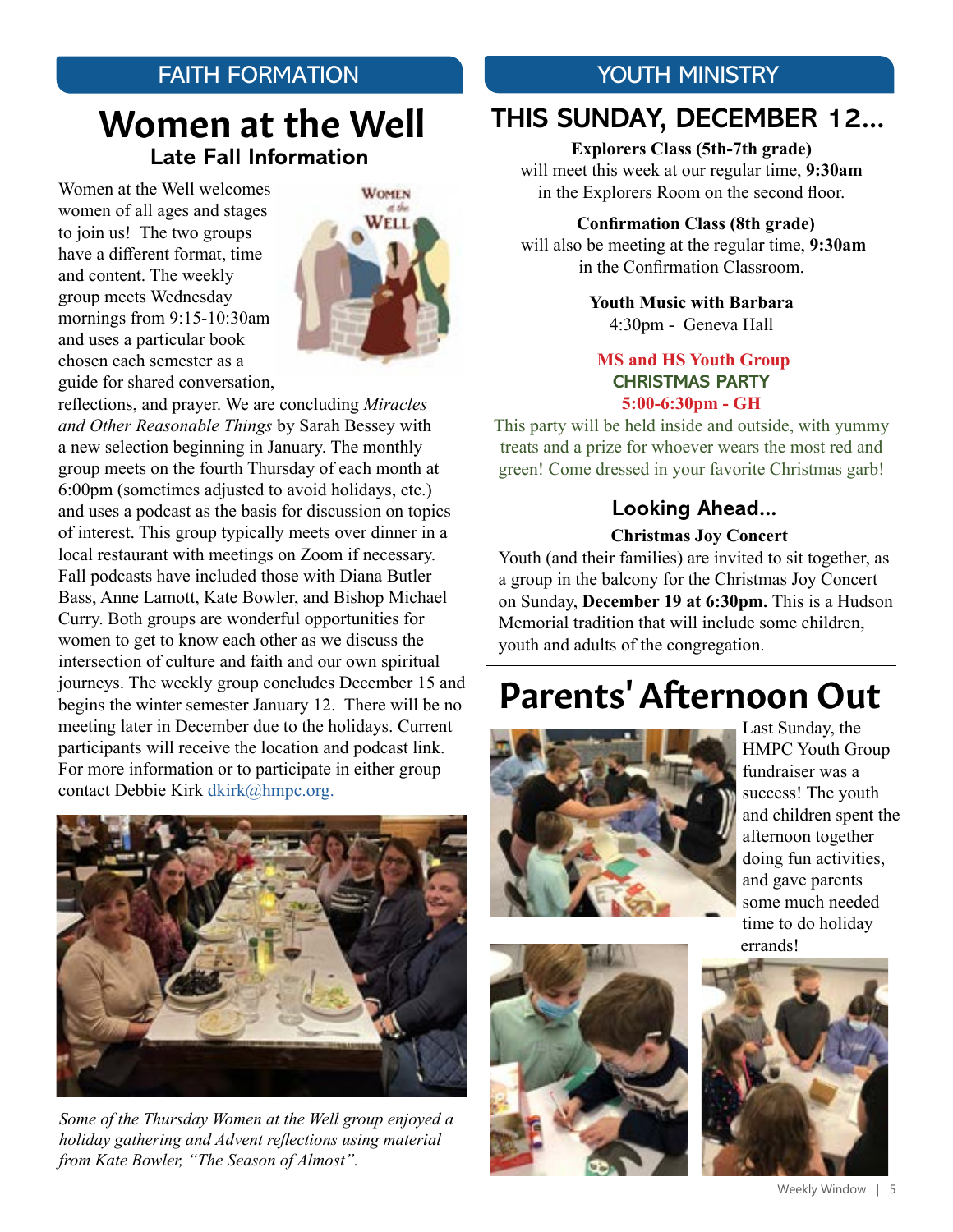## 2022 GIVING MINISTRY Pledge Update

November 14th was Commitment Sunday, the day members and friends commit their time, talent and financial resources to Christ through HMPC. Thank you to all of you who pledged in person, mailed your pledge in or made your commitment online.

Currently there are 151 households that have pledged out of 364 member households for a total of \$660,320. This time last year we had collected 154 pledges for a total of \$641,799.

**It is not too late to pledge.** You may pledge onlin[e](https://www.hmpc.org/make-a-pledge) [here,](https://www.hmpc.org/make-a-pledge) email your pledge to Cheri Thomas, HMPC Bookkeeper, or call Pat Cash at 919-787-1086 to request a pledge form be mailed to you. Thank you for your commitment to Christ through the church during these challenging times. Thanks be to God!

## TECH TEAM NEWS

#### **Interested in Getting Involved? Join us THIS SUNDAY, December 12th** Technology Updates & Training

We will soon be changing to the popular Open Source streaming software called Online Broadcast Software (OBS). It will allow us to add scripture and hymn words to the live video. It supports smooth transitions between multiple cameras, still pictures, and pre-recorded or internet video sources. We will have some fun figuring out ways to enhance the experience of those watching at home using OBS!

#### **If you would like to learn about mixing sound, livestreaming with OBS or WIFI please join us for our next orientation class. Open to adults and youth.**

 It will immediately follow worship on Dec. 12 at the soundboard and will last about an hour. If interested, please contact John Whisler, 919-345-2004 (text or phone) or the church office. Space is limited but we have a couple of spots left!



Thanks to the current Tech Team: John Whisler, John Oldenburg, Tiya Komono, Mia Komono, Gil Graybill, Barton Meeks, Chekwas Nkpa, Olsen Richards, Erik Jacobsen, Skye Schafer. Also thanks to Clark Johnson and Winter Fox, who are serving as consultants to the team.

## THIS WEEK

#### Sunday, December 12

9:30 am - Wee Worshipers and Joyful Noise 9:30 am - Explorers SS - Room 226 9:30 am - Confirmation Class - Room 234 9:30 am - Adult Faith Formation 10:30 am - Worship - Featuring The Christmas Pageant 10:45 am - Children's SS - Playgarden 11:30 am - Fellowship 4:30 pm - Youth Music - Geneva Hall 5:00 pm - HS and MS Youth Group Christmas Party

#### Monday, December 13

8:00 pm - Alanon, AlaTeen, AlaKid - GH, 226, 236

#### Tuesday, December 14

6:30 am - Waking Up With the Word - WH Patio 9:30 am - Staff Meeting 10:00am - Esther Circle - Parlor 11:00 am - Elizabeth/Rachel Circle - WH North 11:45 am - Hannah Circle - WH South 6:30 pm - HMP Board Meeting 7:30 pm - Miriam Circle 7:30 pm - Boy Scouts - GH, 234 Wednesday, December 15

- 9:15 am Women at the Well Parlor 6:15 pm - Handbells
- 7:00 pm Chancel Choir

#### Thursday, December 16

7:00 pm - Presbyterian Pint

Saturday, December 18

9:00 am - HMPC at Food Bank 5:00 pm - ACA Support Group - Room 200

#### **DEVOTIONAL**



The winter edition of *These Days* has arrived! Copies are available at the entrances. Please contact Pat Cash, 919- 787-1086, if you would like one mailed to you.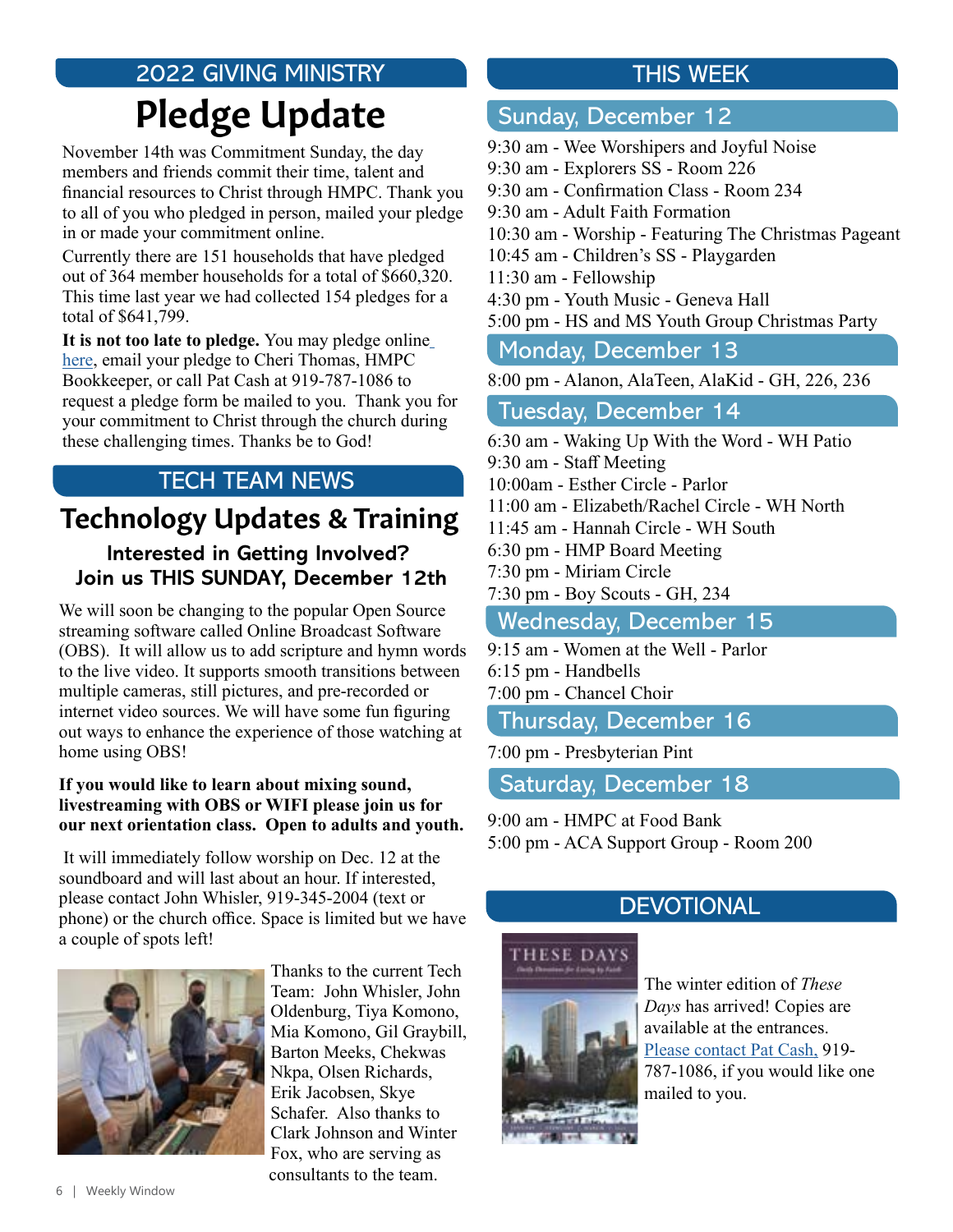## Service of Witness to the Resurrection & Celebration of the Life of Dot Bass

 Dot was a charter member of the church and served as elder on multiple occasions. She served the presbytery in numerous capacities and is the mother of sitting elder Dottie Burch. Please keep Dottie, her brother Bret and her children Charlotte and Graham in your prayers. Dot's memorial service will be held **Sunday, December 12th at 3:00pm in the sanctuary.**



# Baptism WORSHIP & THE ARTS

We celebrate with Cyndi & Brad Harris the baptism of their two children this past Sunday, December 5th in worship.



## MEMORIAL **MEMORIAL COVID-19** Current Policies Hudson's

The below policies have been set or reviewed by Session, the COVID-19 Sub Team, Personnel Committee or the Hudson Memorial Preschool Board.



- Church staff can work from the office or at home.
- For preschool drop off, no parents come inside the building.
- The preschool is following NCDHHS tool kit and guidance.
- Groups of any size can gather outside without masks. Eating outside on church property is permitted.
- Masks are required at all times inside the church building. Exceptions to this are:
	- Vaccinated speakers, soloists and small singing groups in worship who are appropriately socially distant from the congregation.
	- Staff who are working alone in their office.
- Sunday worship children's message volunteers must wear masks when giving their talk because the children are not socially distant from the speaker.
- Employees of HMPC (church and preschool) are required to provide proof of their COVID-19 vaccination to their supervisor.
- Any volunteer working with children 12 and under at HMPC will be required to provide proof of their COVID-19 vaccination to the Interim Director of Children and Family Ministries or the Interim Director of Youth Ministries prior to volunteering with children 12 and under.
- Groups are not allowed to eat together inside the church buildings. The exception to this rule is preschool children have lunch and snack time in their class bubble.